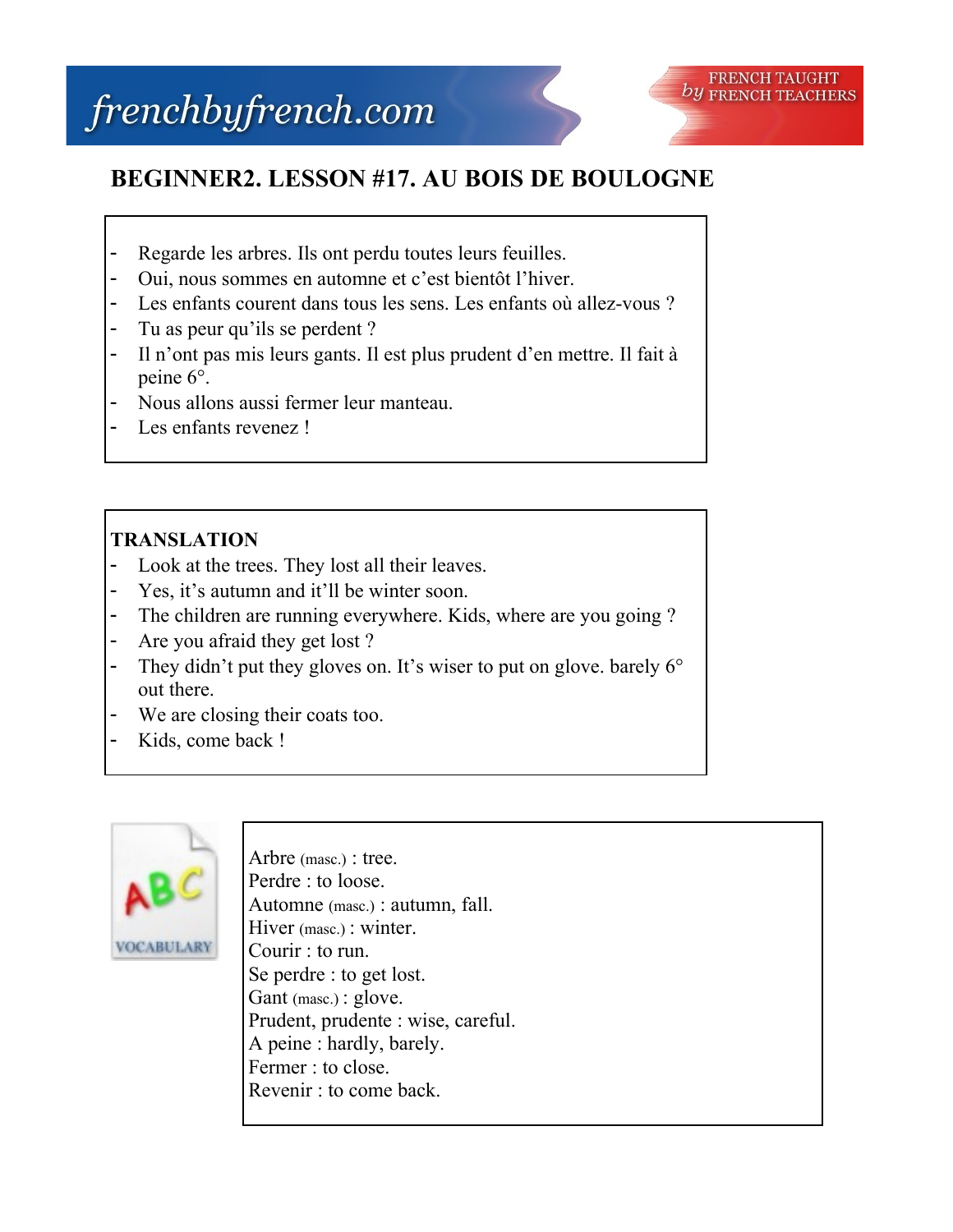

Let's talk about **seasons**.

In this lesson, you met *automne* (autumn) and *hiver* (winter). Here the followings seasons : we say *printemps* for spring and *été* for summer.

*Leurs* is the **possessive determinant** corresponding to *their*. Gender doesn't change for this word but number does. You say *leur* if the owner has only one of the thing we're speaking about, and you say *leurs* if he owns two or more.

> *leurs feuilles* (each tree owns lots of leaves) *leurs gants* (each kid owns two gloves) *leur manteau* (each kid owns one coat)



The **Bois de Boulogne** is a park located along the western edge of Paris, near the suburb of Boulogne-Billancourt and Neuilly-sur-Seine The Bois de Boulogne covers an area of 8.459 km². Click on the picture to see it on full size.





Read the vocabulary below and try to catch it in this short talk about the Bois de Boulogne.

Chasse (fém.) : hunting. Devenir : to become. Arbre (masc.) : tree. Chêne (masc.) : oak tree. Vélo (masc.) : bicycle.